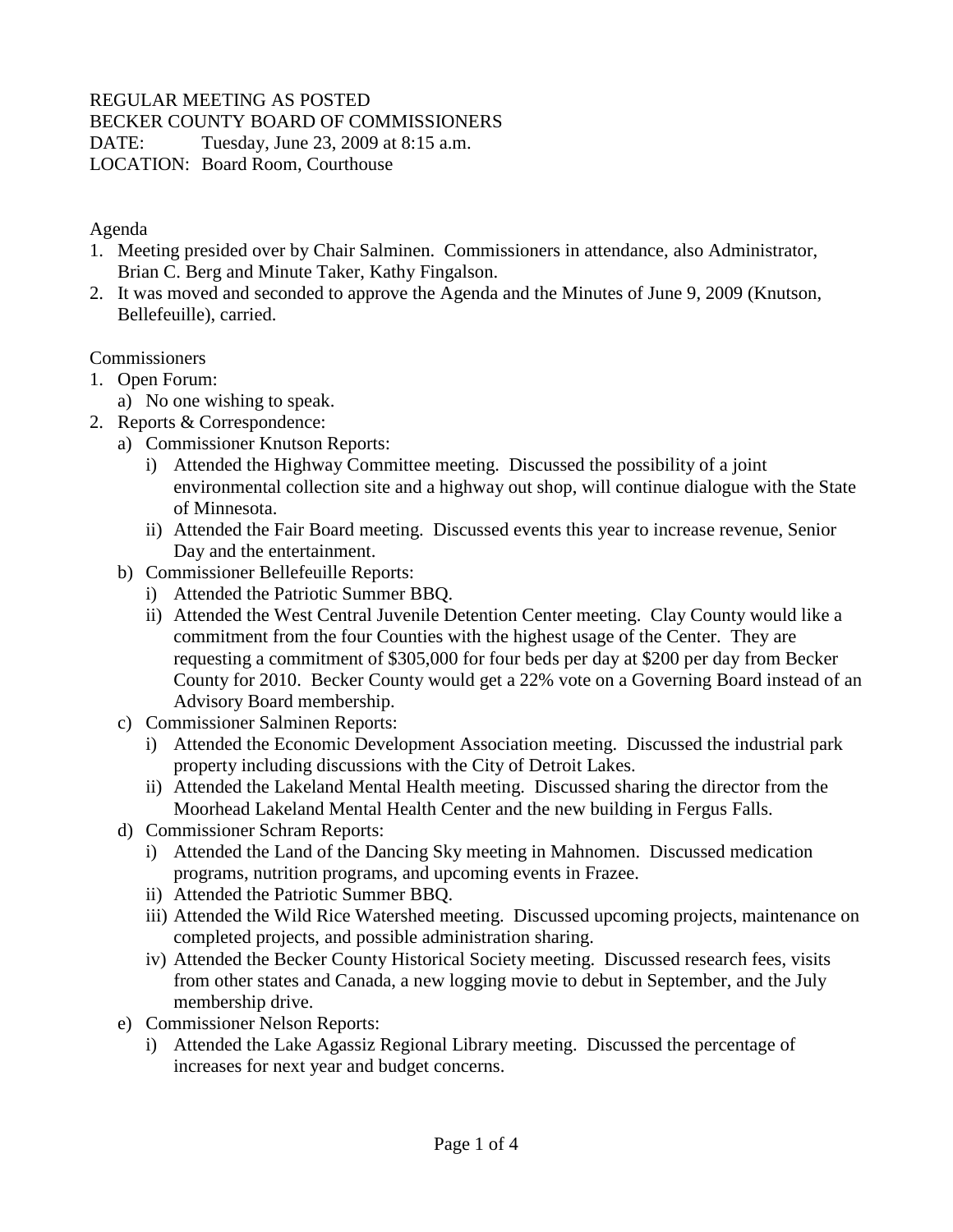- ii) Attended the Highway Committee meeting. Discussed the permit fees for over weight vehicles, possible roads to turn back to the Townships, and bids received for current projects.
- 3. Appointments
	- a) It was moved and seconded to appoint Karen Mulari to replace Marge Johnson on the Lakeland Mental Health Board to run through February 2011 (Salminen, Nelson), carried
- 4. Brian Berg will attend the Administrator's Meeting in Fergus Falls on Friday. Administrators will be discussing unallotments, sharing services, and budget concerns for 2009 and 2010.
- 5. Discussed the notification to Human Services regarding the State of Minnesota reorganization and the resulting elimination of the Fraud Investigator position at Becker County.

### Auditor-Treasurer

1. It was moved and seconded to approve Resolution 06-09-2B, the gambling permit for the Alumni Association of the University of North Dakota to conduct a raffle at the Detroit Country Club on July 23, 2009 in Lake View Township and Resolution 06-09-2I, the gambling permit for the Detroit Lakes Lions Club to conduct a raffle at WE Fest, Soo Pass Ranch on August 9, 2009, in Lake View Township (Nelson, Bellefeuille), carried.

# Finance Committee Minutes

- 1. It was moved and seconded to approve the Claims with the addition of one over 90 day claim; Brian Buck for \$100 for approved accumulated time; and Veteran Services for \$1,107.60 for the purchase of an HP Elite book to be paid for with Federal Grant dollars (Knutson, Schram), carried.
- 2. It was recommended by the Finance Committee to approve the Sheriff requests for the renewal of the Pass Through Grants for Boat & Water, Resolution 06-09-2A and the Sheriffs Agreement for overtime issues regarding the 2009 10K Lakes Festival and 2009 WE Fest promoters and events.
- 3. It was moved and seconded to approve the Maintenance request for an additional \$8,410 to replace a section of the roof on the main Court House (Knutson, Schram), carried.
- 4. It was recommended by the Finance Committee to approve the Highway requests for Resolution 06-09-2C, Resolution 06-09-2D and Resolution 06-09-2E for low bids received on road projects.
- 5. It was recommended by the Finance Committee to approve the Natural Resource Management request for \$26,830 for site preparation of 195 acres.
- 6. It was recommended by the Finance Committee to approve the reorganization of Mental Health Services, Resolution 06-09-2H.
- 7. It was moved and seconded to approve the Auditor-Treasurer Cash Comparison and Investment Summaries for April and May 2009 (Knutson, Nelson), carried.
- 8. Discussion was held on the West Central Juvenile Detention Center and the unallotment of State County Program Aid and the effect it will have for County taxpayers.

# Environmental Services

1 . It was moved and seconded to approve the renewal of the 2009 Cooperative Agreement for Waste Pesticide Collection with the Minnesota Department of Agriculture from July 1, 2009 through June 30, 2010 (Nelson, Schram), carried.

# **Sheriff**

1 . It was moved and seconded to approve Resolution 06-09-2A accepting Federal Boat & Water Supplemental Grant CFDA #97.012 for the amount of \$23,800 for the purpose of purchasing a Remote Underwater Vehicle to assist in locating drowning victims and objects increasing the safety of divers (Schram, Bellefeuille), carried.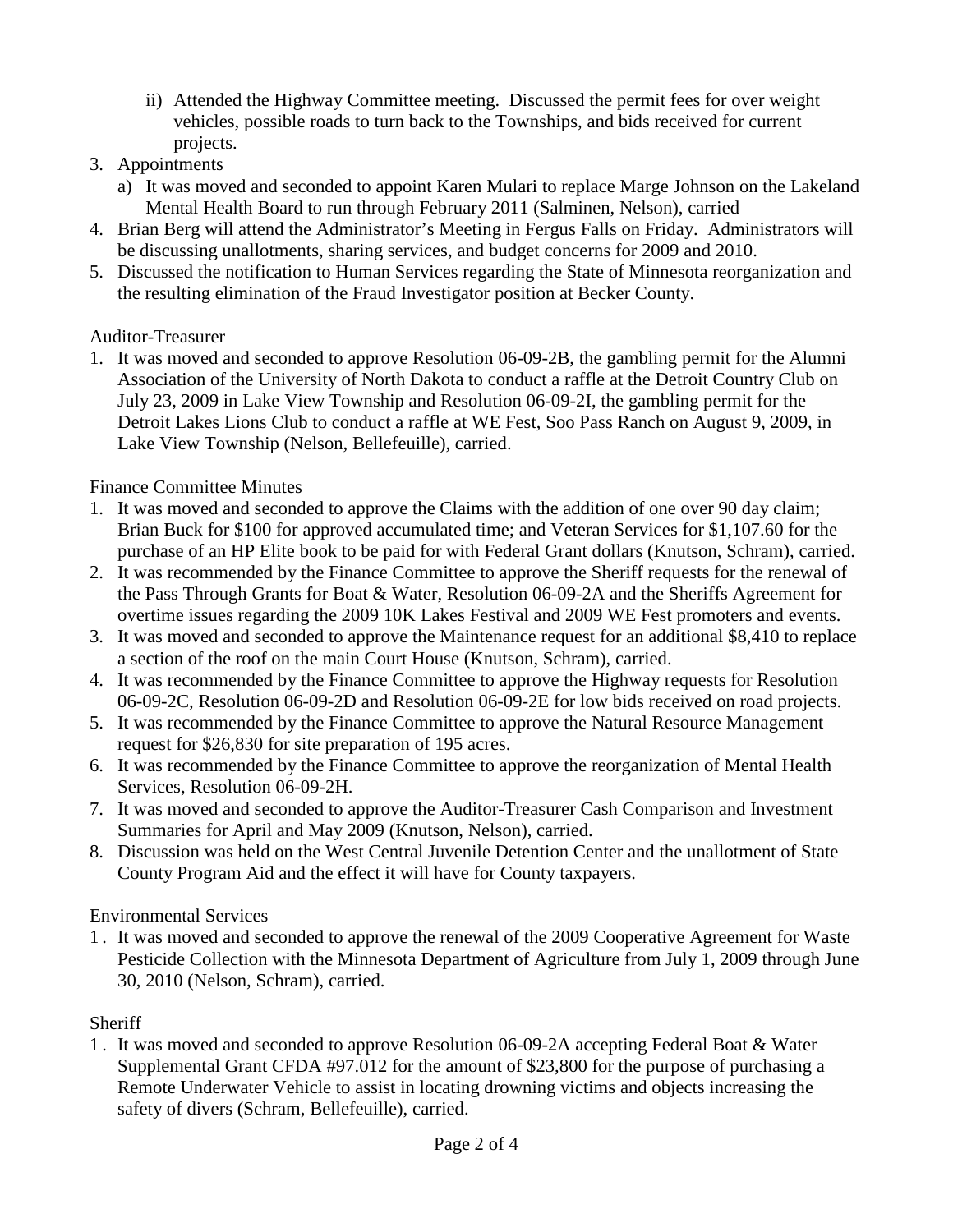2 . It was moved and seconded to approve the 2009 10K Lakes Festival and 2009 WE Fest promoters and events agreements involving safety and overtime issues (Bellefeuille, Schram), carried.

### Natural Resource Management

- 1 . It was moved and seconded to approve the site preparation bid from Future Forests, Inc. of Askov, Minnesota for an estimated amount of \$26,830 for 195 acres (Knutson, Schram), carried.
- 2 . A discussion was held on the Recreational Plan development. The Park Board Sub-Committee is looking at funding sources and drafted a letter to send to local organizations. Using a consultant is also being investigated and using in-house resources for funding research. Hank Ludkte, Park Board Sub-Committee member, discussed partnering with the University of Minnesota Center for Changing Landscapes for grant opportunities. The Sub-Committee is looking at plans that include a vision for a Regional Plan for recreation and that include the best use and management practices of County land.

### West Central Juvenile Detention Center

- 1 . It was moved and seconded to approve the addition of the West Central Juvenile Detention Center discussion to the agenda (Bellefeuille, Schram), carried.
- 2 . After discussion it was agreed by consensus of the Commissioners to inform Clay County that Becker County would like their commitment for 2010 to be \$266,000 for 3.5 beds per day at \$200 per day.

### Human Services

- 1. It was moved and seconded to approve Resolution 06-09-2H for the Reorganization of Mental Health Services to reorganize the services utilizing current staff and for the comprehensive crisis grant and the CADI caseload and eliminate the contracted services for these programs and to also eliminate the MFIP children service program (Schram, Bellefeuille), carried.
- 2. It was moved and seconded to approve the Human Services Provider Service Agreement and Addendum – Blue Plus (Bellefeuille, Schram), carried.
- 3. It was moved and seconded to accept the Financial Services Reports (Bellefeuille, Schram), carried.
- 4. It was moved and seconded to accept the Adult Services Report (Schram, Bellefeuille), carried.
- 5. It was moved and seconded to accept the Child and Family Services Report (Bellefeuille, Schram), carried.
- 6. It was moved and seconded to approve the Human Services Claims (Schram, Knutson), carried.
- 7. It was moved and seconded to accept the Community Health Report (Knutson, Schram), carried.
- 8. It was moved and seconded to approve the Community Health Claims (Bellefeuille, Knutson), carried.
- 9. It was moved and seconded to approve the Transit Provider Service Agreement and Addendum (Schram, Knutson), carried.
- 10. It was moved and seconded to accept the Transit Ridership Report (Knutson, Bellefeuille), carried.
- 11. It was moved and seconded to approve the Transit Claims (Schram, Bellefeuille), carried.

# Planning and Zoning

1. Planning Commission Recommendations, June 9, 2009: First Order of Business: Brad Solhiem, The Woods on Lake Maud. It was moved and seconded to concur with Planning and Zoning to approve the preliminary plat consisting of four lots for the property located at 11999 Lake Maud Trail in Lake Eunice Township to supersede the MURD based on the fact that the project meets the criteria of the Zoning Ordinance with the stipulation that the DNR spawning restrictions be made